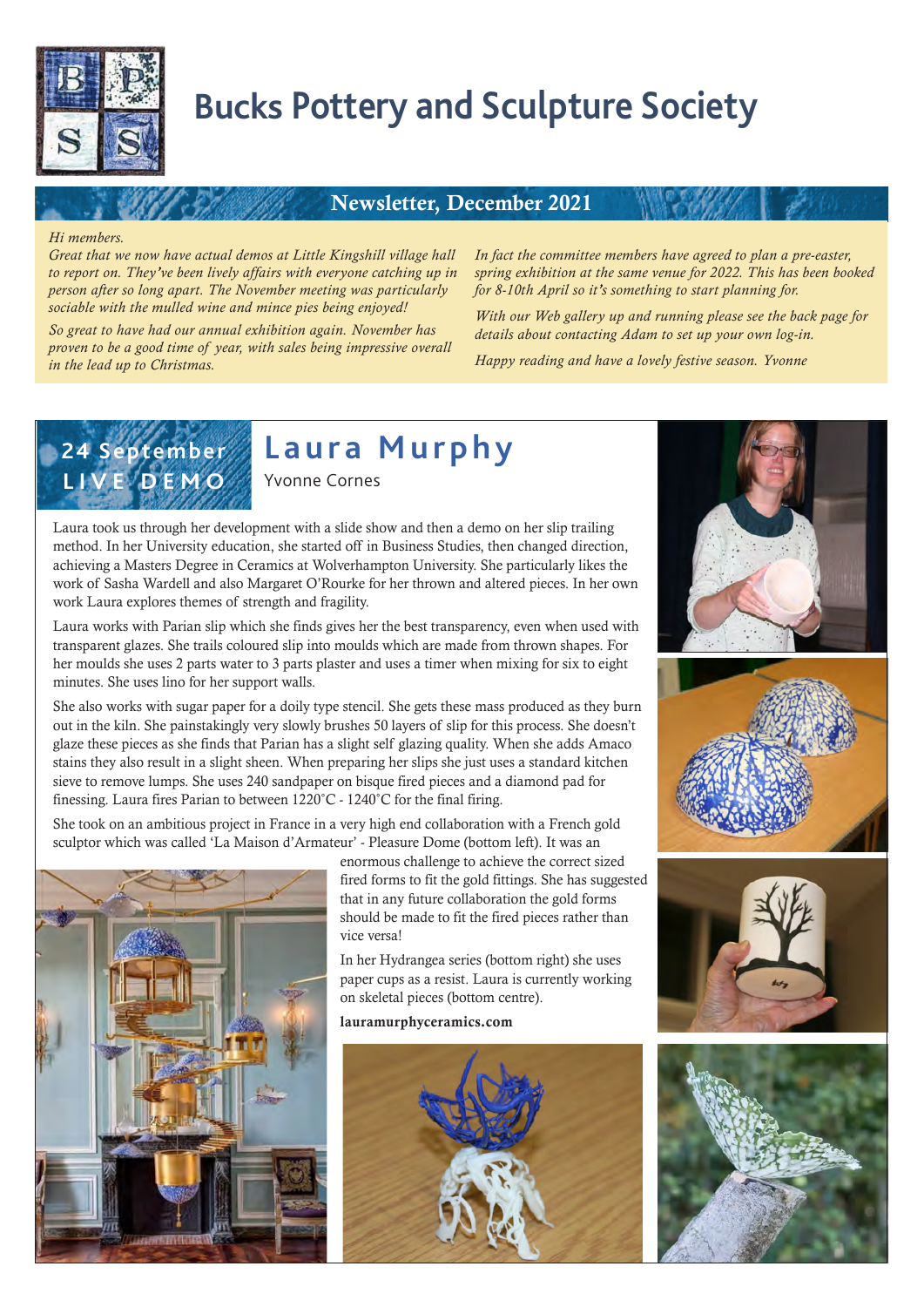

# **Paul Wheeler**

Patricia Hall

Before officially entering the world of ceramics by studying at Clay College in Middleport, Paul struggled to find a career that could keep him interested. During this time he attended a pottery co-operative in the evenings, which was set up in a disused biscuit factory in Bermondsey.

Since graduating Paul has been working with TV and film companies, both as a consultant and a maker, as well as exhibiting at several shows. He has produced work for Game of Thrones and Cats, the movie. This was interesting as he had to produce three times lifesize jugs so that the human 'cats' looked cat-size beside the pottery.

While studying in Japan, Paul learnt to value handmade ceramics, and came away with a whole range of traditional Japanese making and glazing techniques that he still uses in his practice today.

Paul's demonstration of handle 'pulling' was very interesting and comprehensive – he showed us three methods he uses, all of which were very clear and simple to follow to get a good result. His tip: always use your best clay for handles!

Another handy tip for glazing is his three-second rule. He pours glaze into a cup for three seconds, swirls and pours out; and then he dips for three seconds, holding the area where the runs would form on the cup. Sounds difficult but when he showed us how, it looked very simple and effective.

Paul is interested in the history of ceramics and is learning about local clay sources and the pots which were produced from it. He has attracted the attention of local historians who share his interest. Two of these historians have funded the purchase of a 3D clay printer for his studio so he can recreate exact pots from 3D 'patterns' which have been created from the original pots. He reproduces these pots in clay, which is a very slow process, and then fires them. These reproductions are exact replicas apart from the lines left on the pots from the 3D printing process and the variations in glazing. He leaves these lines intact as he is not trying to produce forgeries, just a historic reference.

It was a very interesting presentation and demonstration was very much enjoyed by all the attendees.

www.paulwheelerpottery.co.uk

## **BUCKS POTTERS 2021 ANNUAL EXHIBITION** Jane Ostler















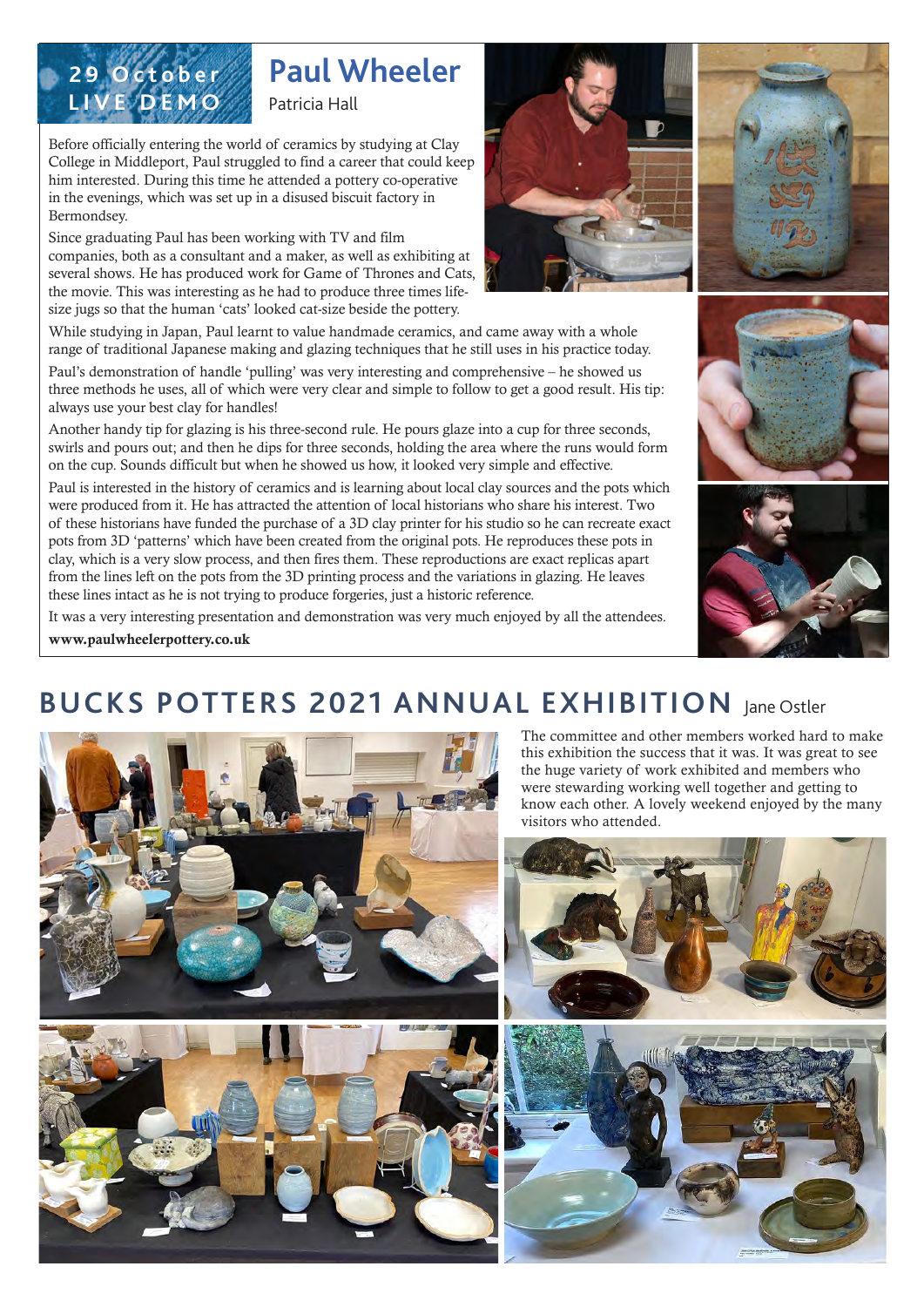# **SOCIETY NEWS**

#### **New Members**

A very warm welcome to our new members: Helen Ellis-Caird and Isabel Colomar.

It's great that you've joined and we hope you will enjoy being involved in the society.

Helen's written a few words about herself:

#### **Helen Ellis-Caird**

Hi there, I'm Helen, a psychologist, Mum and now an aspiring



potter. I've been making things from clay for about three years. Moving from making hand-built vases and ornaments from home, to wheel thrown bowls and mugs with some help from Caroline from 'Where Inspiration Blooms' in Chartridge, I now attend classes with Wendy Johnson.

I look forward to meeting you all! I am on Instagram as @riverclay\_studio

### **UP AND COMING BUCKS POTTERS MEETINGS at Little Kingshill Village Hall, HP16 0DZ**



#### Jon Williams – 8pm, 28th January 2022

Jon considers his practice as a means of storytelling, drawing from the relationship he views between commonplace drama, ritual and folklore. He is interested in the characters and scenarios which enrich a community that he depicts and celebrates through his work.



#### Jane White – 8pm, 25th February 2022

Jane is constantly striving to create forms that mirror the simplicity and balance of the natural world, so that surface and form become seamlessly unified. She fires with organic material in a large open pit and each piece that emerges from the ashes is totally unique. We feel that this talk will be a good precursor to our pit firing event planned for spring.

#### **26 November WORKSHOP, ANNUAL COMPETITION VOTE AND PRIZE GIVING**

The November meeting was a combined Christmas themed workshop, Vote and Prize Giving for the Annual Peter Stocker Ceramic Award. The theme this year was Nursery Rhymes and we had a varied and creative response from the entrants as always.

The stand out winner was Richard Ballantyne with his brilliant 'The Cow Jumped Over the Moon' creation. Richard will be choosing the theme for next year's competition from the remaining list of themes which were supplied by the members in the challenges.

The events of the evening were a great way to end the year. There was a real buzz and we had a great turnout on the bitterly cold evening.

Holly's wonderful workshop produced a hugely diverse range of angelic personages and creatures!!

What an imaginative lot you are!

Thanks Holly for coming up with this idea after the unfortunate cancellation of the planned speaker due to Covid. The mulled wine and mince pies helped fuel our imagination!

*Right: Irenke observes Trish and Jane's angels; Christina, Claire, Sandie and Susan with their creations. Below: The full range of our efforts!*





*Above: our chair - Holly, presents Richard with the trophy. He is receiving the £75 prize by BACS this year, not the traditional cheque, as we've caught up with the times with the help of our new treasurer Bronwen!* 

*Right: Richard's winning 'The Cow Jumped Over the Moon' sculpture.*